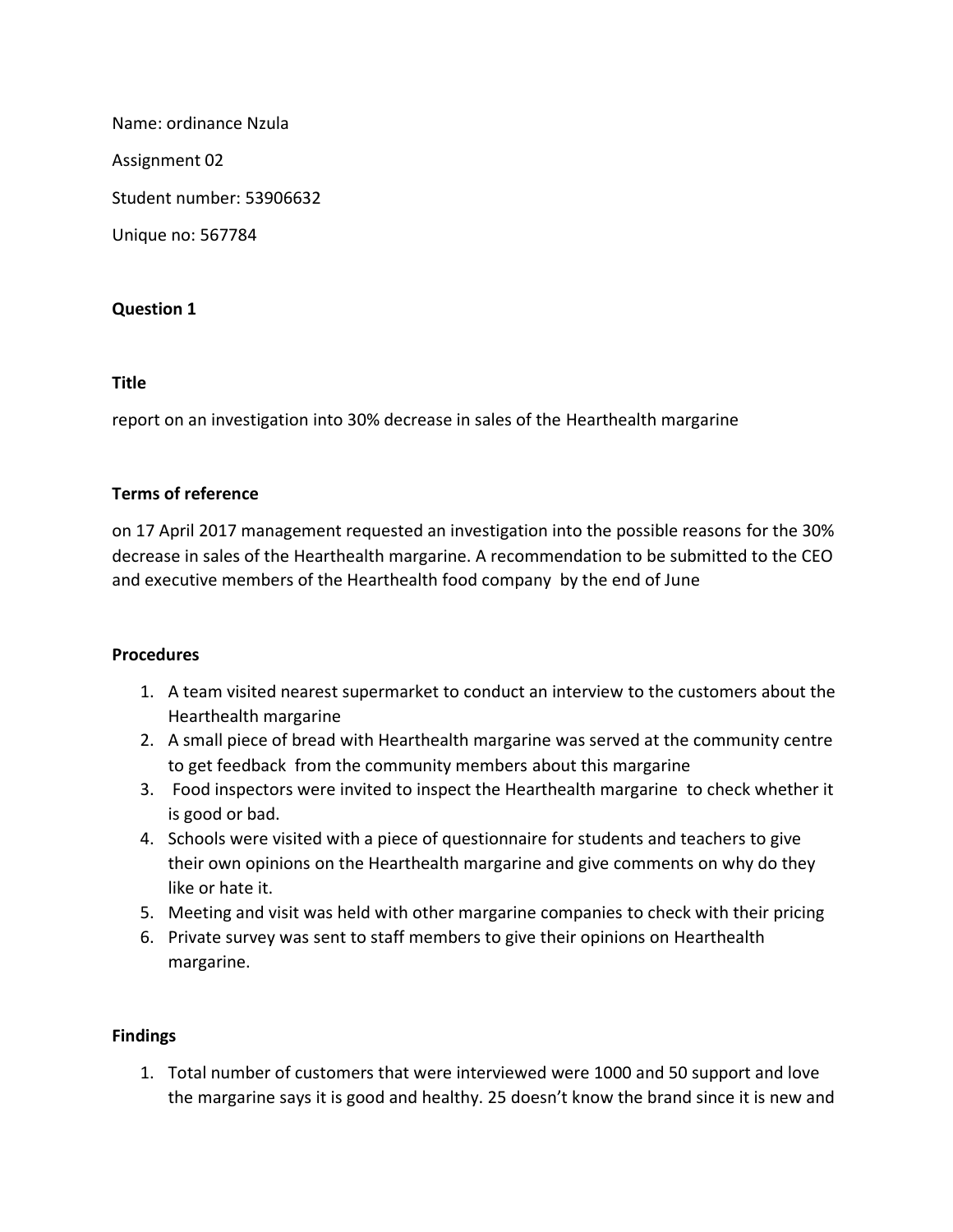the other 25 comments that it is not easy to change the old brand to he new brand because you already used to the old one so the did not recommend it because it is new.

- 2. After thee Hearthealth margarine was served at the community centre with bread. Out of 100, 50 decided not to change the type of margarine they were already using before but mentioned that Hearthealth margarine is good anyway. 30 complained about the ingredients used the smell of margarine and its taste. 20 said they will give it a try.
- 3. Food inspectors were invited they inspected the margarine and found that there is nothing wrong with margarine and there's nothing dangerous that is making it loose profit.
- 4. Questionnaire was given to students and teachers 70 liked margarine and considered it being healthy but they complained about the price comparing to other margarine and the other 30 complained about the ingredients used and recommended it to people who are on diet or who are not fan to junk food or people who are sick.
- 5. Other margarine companies were visited and after comparing the prices Hearthealth margarine was too high when it comes to pricing
- 6. 50 staff members completed the private survey and 40 was ok with the margarine but complained about the price and said it is too high to afford unlike other margarines, 10 were complaining about margarine and said it favours only one side, it favours people who doesn't like junk food and fats and its price is very high for everybody to afford.

# **Conclusion**

- 1. Based on reviews gave by people Hearthealth margarine does not have any problem it is just not affordable and all people can afford it
- 2. It is evident that the evident that the reviews received from the community school and staff are accurate
- 3. Based on majority count, pricing issue must be fixed
- 4. Based on staff members survey new flavours must be introduced with new ingredients and good smell that will accommodate all kinds of people

# **Recommendations**

It is recommended that the Hearthealth margarine minimise its price and introduce new Hearthealth margarine that accommodate all different kinds of people, who are on diet and those who are not on diet. And various flavours to accommodate those who does not like the new Hearthealth margarine and etc.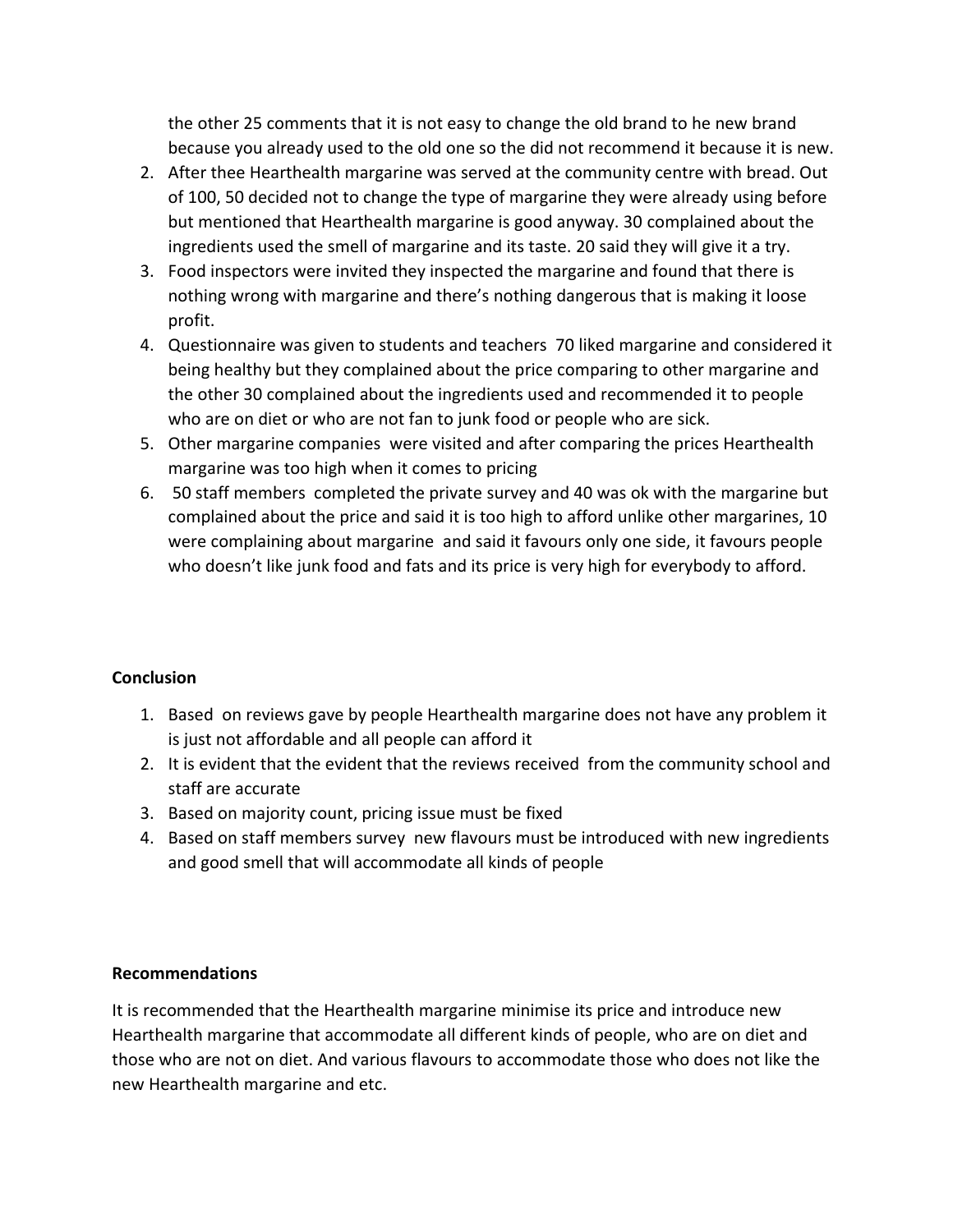#### *O NZULA*

**DITECROR**

**25 JUNE 2017**

#### **QUESTION 02**

**Title**

Report on progress made on the handling of poor service and sanitation, vermin and food spoilage by the franchise at Yummy Squared Fast- Food.

#### **Introduction**

On 10 August 2017 the Director: Brand marketing, Ms Dlamini required a short progress report on the efforts of the franchisee to handle issues ranged from poor service and sanitation, to vermin and food spoilage as well as to address local reputational damage before the next inspection. 10 November 2017

### **Description of task**

Handling of various complaints and reviews as well as to address local reputational damage before the next inspection

#### *Phase 1*

15/08/17-01/09/17

Handling of poor service and sanitation issues by employing more staff at the franchise

### *Phase2*

### 10/0917-31/10/17

Dealing with the food spoilage and vermin in the YUMMY SQUARED FAST-FOOD INC, by making exact orders need at that particular time to avoid spoilage and loss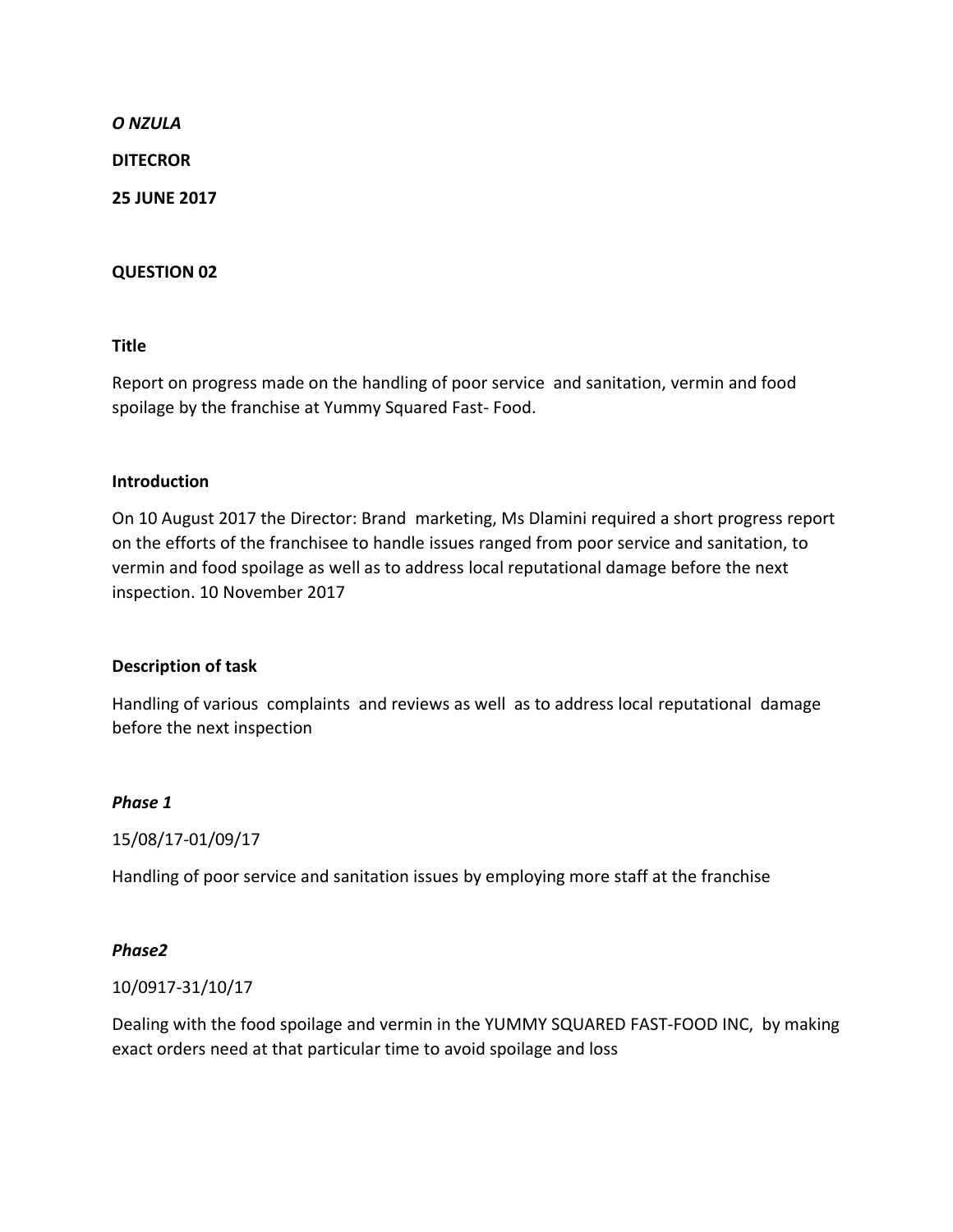## *Phase3*

### 01/11/17-08/11/17

Addressing the local reputational damage by apologising at the media and assuring that the issue is being fixed.

### **Work completed to date**

### *Phase1*

New staff members employed to help with poor service at the franchise. Completed at due time (annexure x7)

#### *Phase2*

Spoilt old stork had been thrown away and new stork was carried in due to its orders to start all over again .to start afresh. Completed at due time (annexure D7)

#### *Phase3*

Local radio stations and televisions and local news papers were consulted to apologise to the people who have been complain about the franchise and to assure that the damages caused are fixed and to regain the reputation once again. Was behind by some few more days ( annexure A1)

### **Difficulties encountered**

- **1.** Extra money was needed to order new stork and to pay for deliveries services
- **2.** More staff employed that means extra money will be out to pay the added staff members ( annexure B3)
- **3.** Franchise was still not trusted even after trying all to fix the mess and going out on media ( annexure z4)

### **Next phase**

### *Phase 4*

All fixation done, reputation regained from some other people and companies the franchise is now ready to start all over again .